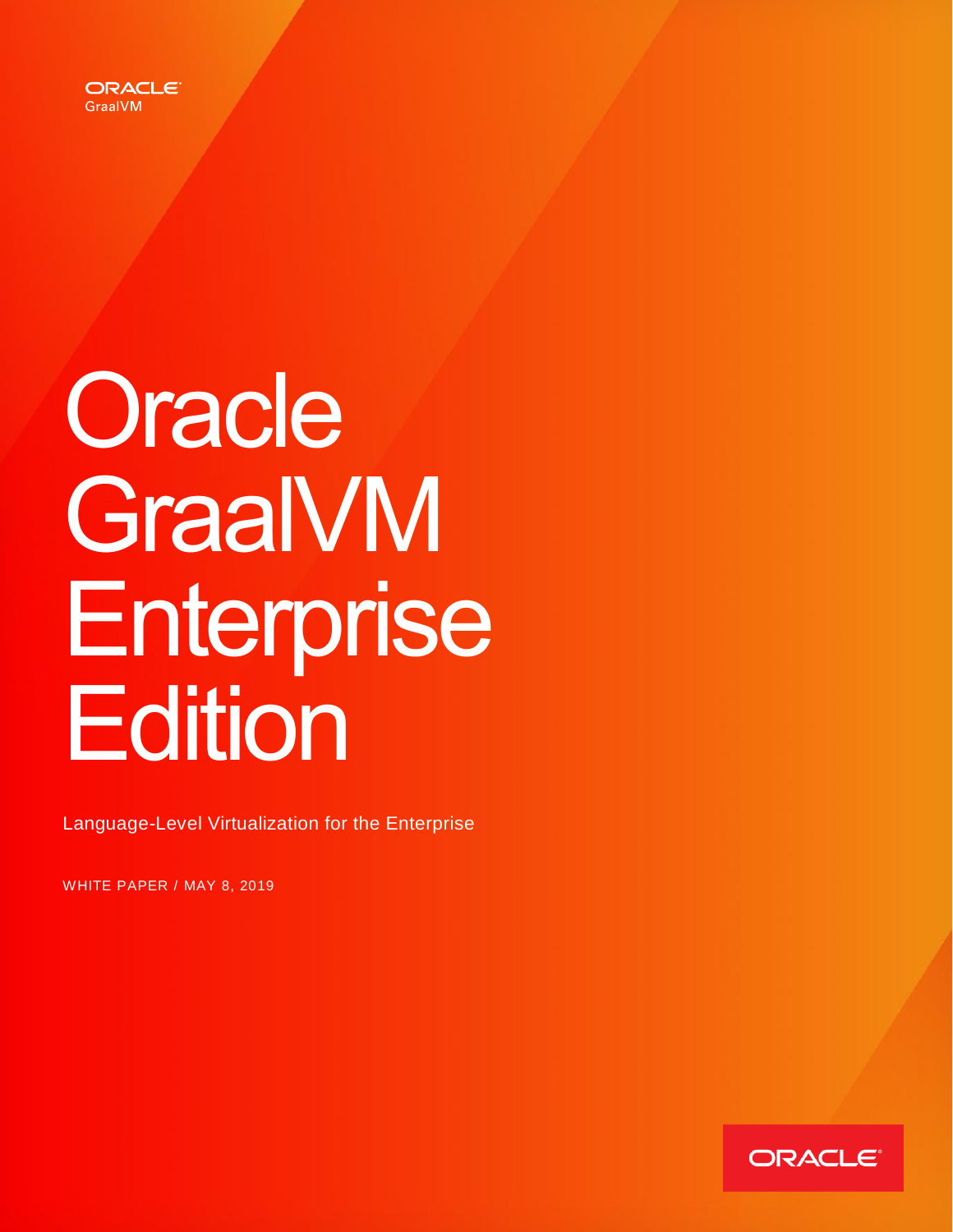# <span id="page-1-0"></span>PURPOSE STATEMENT

This document provides an overview of features and enhancements included in release Oracle GraalVM Enterprise Edition. It is intended solely to help you assess the business benefits of migrating to Oracle GraalVM Enterprise Edition and to plan your I.T. projects.

## DISCLAIMER

This document is for informational purposes only and is intended solely to assist you in planning for the implementation and upgrade of the product features described. It is not a commitment to deliver any material, code, or functionality, and should not be relied upon in making purchasing decisions. The development, release, and timing of any features or functionality described in this document remains at the sole discretion of Oracle.

Due to the nature of the product architecture, it may not be possible to safely include all features described in this document without risking significant destabilization of the code.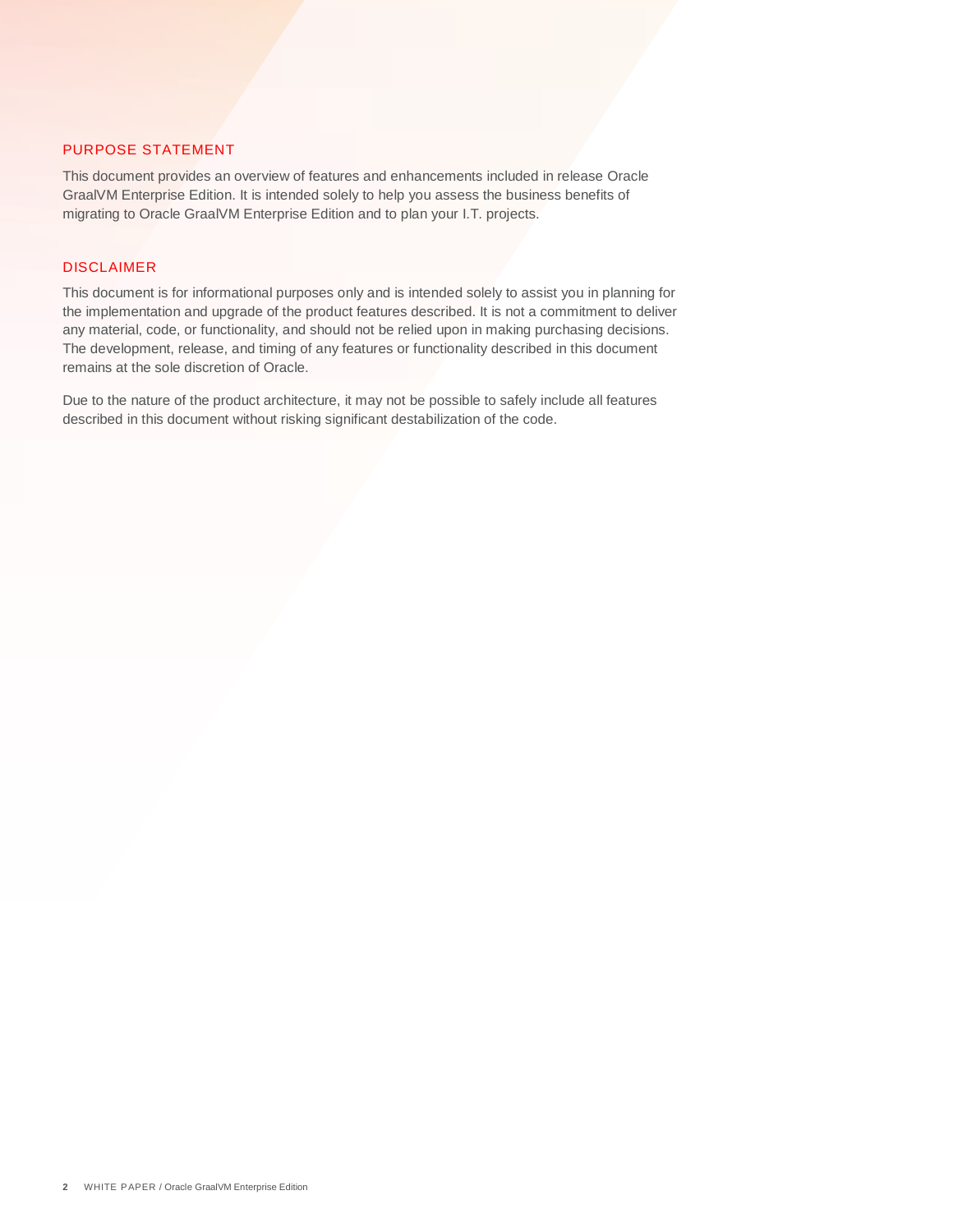# TABLE OF CONTENTS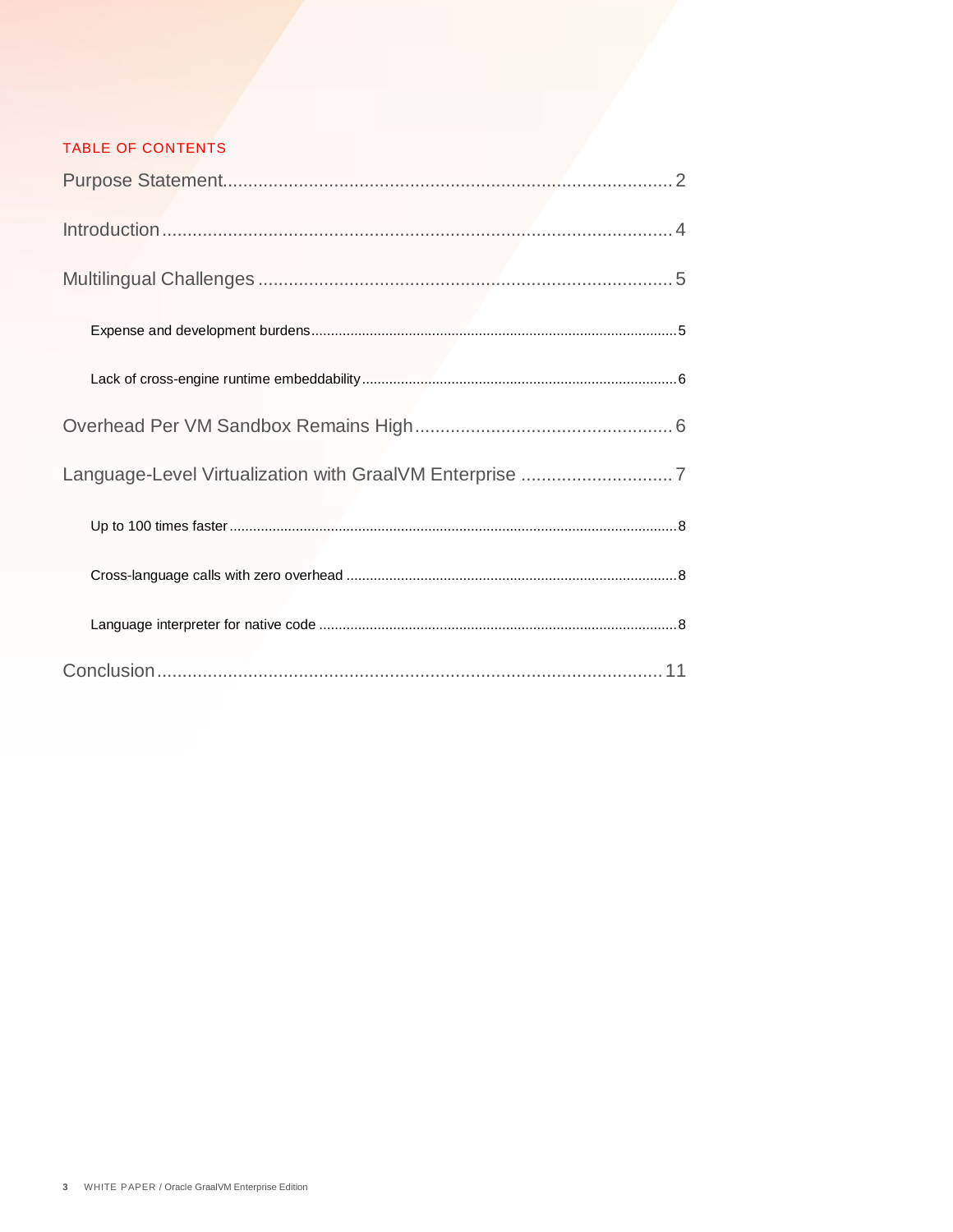# <span id="page-3-0"></span>INTRODUCTION

Computer virtualization has been a consistent trend for the past 20 years. While "virtualization" and "virtual machines" (VMs) mean different things in different contexts, they have a couple of goals in common: the isolation of code from other code running in the same machine and the ability to write once, run anywhere.

To date, this virtualization vision has been incomplete. That's because traditional virtualization approaches don't address the issue of multiple programming languages. Meanwhile, the number of programming languages in use continues to increase. So, virtualization's multilingual problem is growing.

Attempts to build multilingual runtimes to fill this void have fallen short with poor performance and an inability to support all the semantics, features, and native extensions libraries of the new languages. But all that is changing with GraalVM language-level virtualization.

# CURRENT VIRTUALIZATION APPROACHES

As mentioned, "virtualization" can mean different things, depending on context. For example, a Java VM is very different than a VM like VirtualBox or Xen. In the case of the Java VM, the goal is to run your program on any kind of processor, without modification. We'll call this processor virtualization. In the case of a VM like VirtualBox or Xen, the goal is to run your program on any operating system. So, we'll call this OS virtualization. Both kinds of VMs provide some level of isolation and safety to keep the programs they execute from misusing the resources of the underlying hardware in a "sandbox." They allow multiple tenant applications to share the hardware for efficiency reasons.

One recent trend in the world of virtualization is to move towards lighter sandboxes for tenant applications. A major step has been to move from VMs that provision a separate OS per tenant to a "container" that isolates applications but shares a single underlying OS among multiple tenants. This allows a sandbox to be smaller, and more can fit on a single server. A second phase towards smaller sandboxes is called "serverless computing," also called function-as-a-service, or FaaS. In serverless computing, a container is allocated to an application only when it is being used, and cloud customers are only billed for the time used. If usage of an application is sporadic, serverless computing can be even more efficient than containers, since a container is spun up only when needed. Of course, if the time to start up a container is high, then serverless computing is less efficient.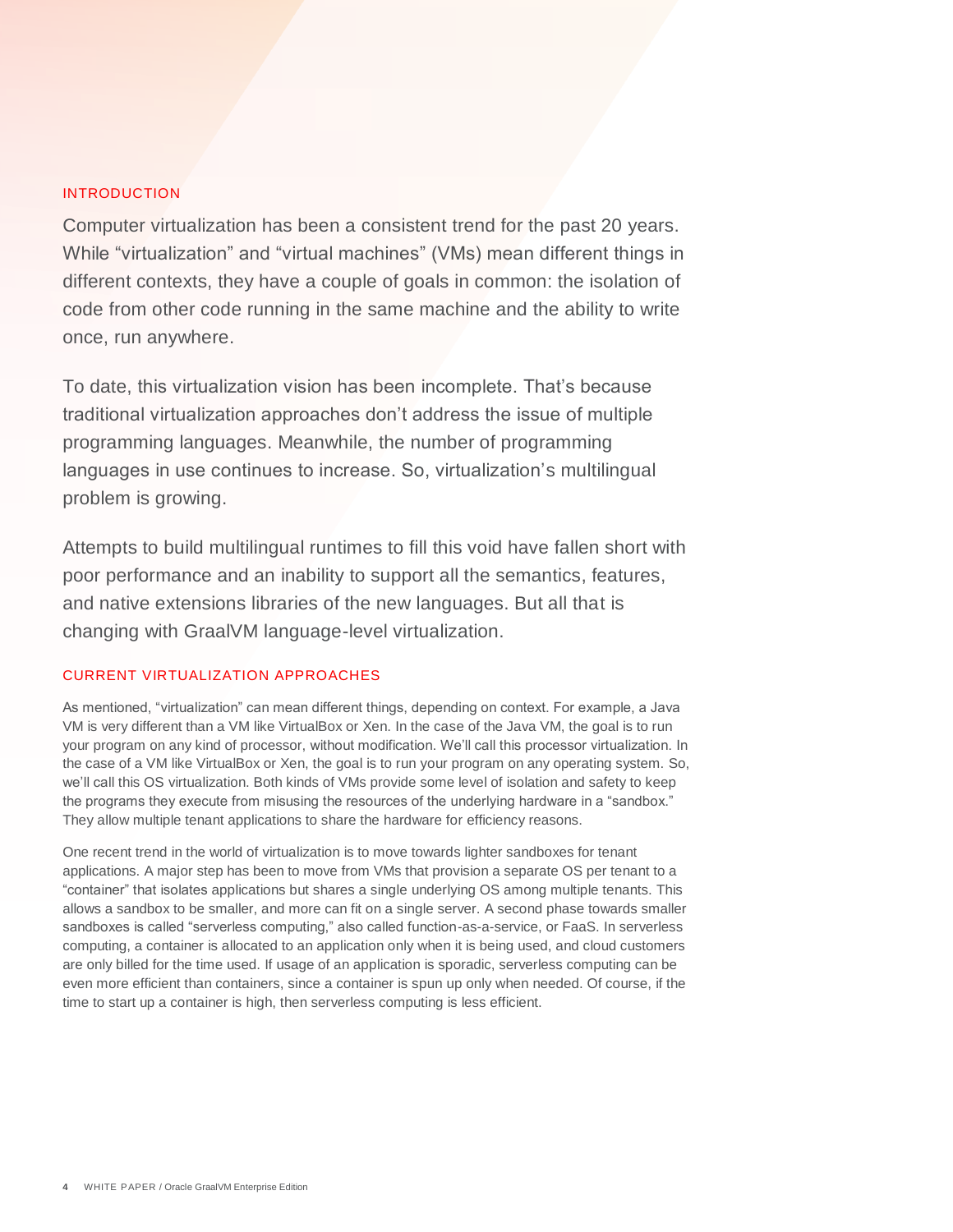### <span id="page-4-0"></span>MULTILINGUAL CHALLENGES

As mentioned, neither OS virtualization, nor processor virtualization, are a complete solution to enabling "write once, run anywhere." They don't address the growing number of programming languages in use (Figure 1).

Generally, a library is unavailable for use in an application if it is written in a different language than the consuming application. An exception is when the library can tolerate high overhead per call and operations don't mind managing multiple language runtimes with different configuration and resource management requirements.<sup>1</sup> If you write a library in Python, for example, there will be much more overhead to call that library from a Java application than from a Python application.

#### <span id="page-4-1"></span>**Expense and development burdens**

Developing an application in multiple languages is also more expensive, as there is no common set of tools for debugging and profiling multilingual applications. Even more troublesome, any data needed by more than one language in your application must be copied into each language runtime and kept in sync across the various languages.

Many organizations try to enforce a standard language for applications to reduce runtime inefficiencies and avoid the additional costs of multilingual development. However, this is not easy. First of all, each developer is used to writing code in a particular language or two and feels most productive in a particular language. Hiring programmers only with experience in a particular language can often make it much harder to find staff.

It's also common in large organizations for multilingualism to creep in with acquired companies, which have often made different programming language choices. Usually, it is impossible to force all of the company's technology onto one language platform.



Figure 1. Programming languages continue to grow in number, challenging virtualization's goal to "write once, run anywhere." (https://www.tiobe.com/tiobe-index/)

<sup>1</sup> As an aside, most popular languages today (Java, Python, Ruby, R, JavaScript) involve an application runtime that must be executed, and which in turn executes the program (sometimes called "high level languages"). "Native languages" are programming languages that compile to an executable directly accessing the OS, and don't need a runtime, such as C, C++, Go, and FORTRAN.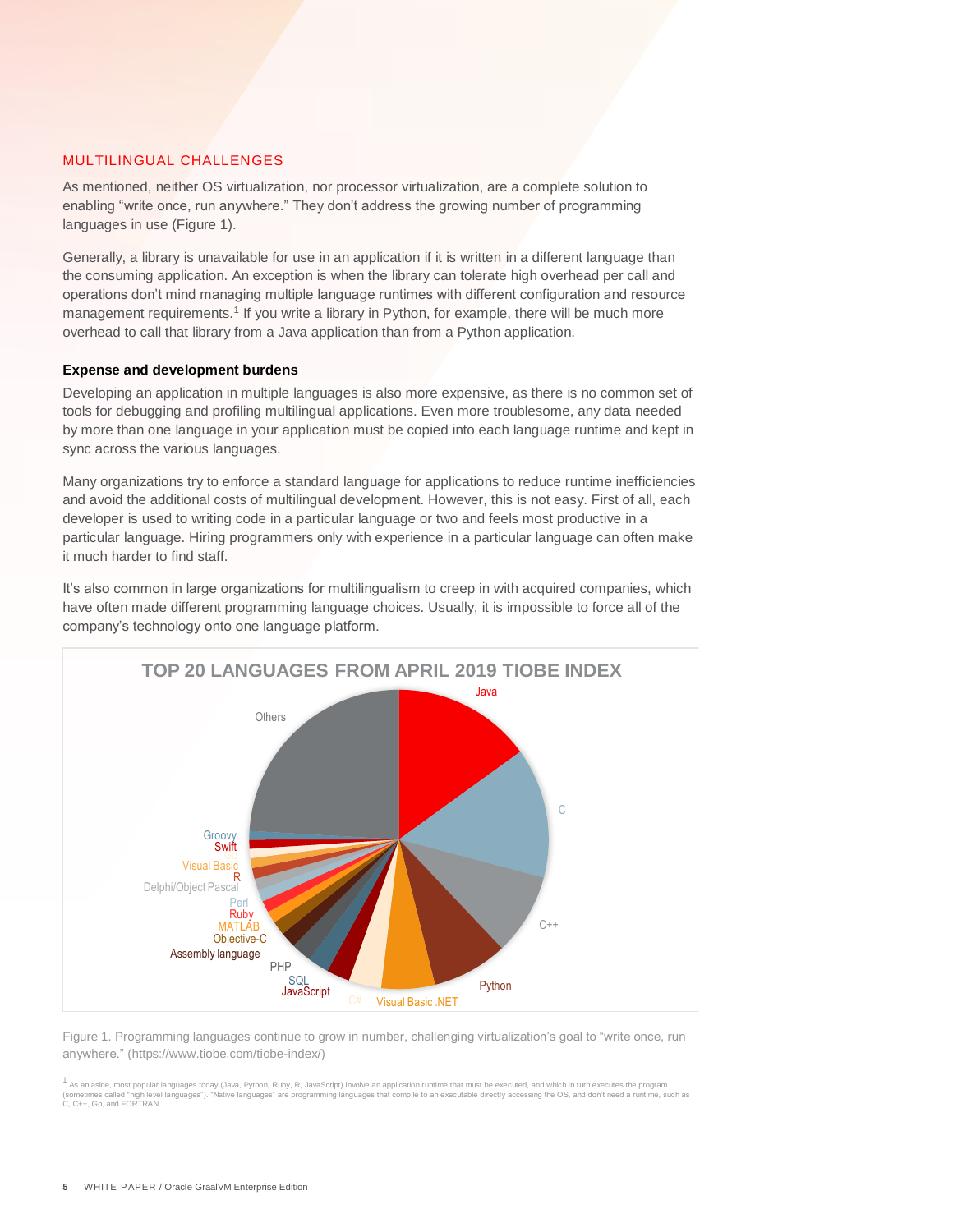However, every company, large and small, faces the reality that different languages are better at different jobs, in part because of the community and ecosystem that have grown up around those languages. For example, Ruby is used frequently for web front ends and fancy user interfaces, and you are more likely to find a library to do something like manipulate a PNG image in Ruby than in JavaScript, Python, or other languages. Python is used frequently for data science and machine learning, and there are more ML libraries available in Python than in other languages. R is popular among statisticians, and the latest statistical techniques are most likely found in an R library.

#### <span id="page-5-0"></span>**Lack of cross-engine runtime embeddability**

Another limit is attempting to use a library in a runtime engine like a database or a web server. Those engines often have limits on what languages they can use to extend or customize their functionality. Relational databases frequently offer only a language like SQL's procedural extensions (e.g., Oracle's PL/SQL or Microsoft's Transact-SQL). A web server like NGINX that is used for something like a load balancer cannot run arbitrary language code to help decide where incoming requests should be routed. The primary issue is that language runtimes often want to take control of managing resources like memory or processor threads, which databases and other engines want to control. Language runtimes are often not embeddable into other engines, limiting "write once, run anywhere." Note, though, that some newer databases, especially in the cloud, are taking the initiative to try to embed a particular language runtime of their choice because of the need for extensibility.

One exception to language interoperability is that most language runtimes do provide a means to call out to native code. They do this to provide more direct access to the operating system and, more frequently, for efficiency, since native code is often faster than higher-level languages. You can write a library that is usable for many languages by writing it in native code. One downside to doing this is that calls between the higher-level language and native code are usually clunky to write and involve significant performance overhead. Each language has a native call interface (e.g., the Java Native Interface, or JNI) that is used to make those cross-language calls. Making calls via native interfaces involves memory allocation and type conversion, since the language runtimes have their own memory management and type system (their data must have a certain memory layout). A second downside to writing native libraries, in addition to lower levels of developer productivity, is that these native call interfaces are a common source of bugs and security vulnerabilities. The reason is that the native code is responsible for maintaining all of the semantics of the language runtime, such as object lifetimes.

#### <span id="page-5-1"></span>OVERHEAD PER VM SANDBOX REMAINS HIGH

The virtualization world is moving to lightweight containers like Docker, allowing more isolated application instances per server, since each container doesn't contain the OS. So, the amount of memory needed to run the container efficiently, called the Resident Set Size, or RSS, is much lower, allowing more containers to fit into a server with a given amount of physical memory. A lighter container doesn't make a huge difference in the number of CPU cycles needed to run each application, given that the OS will do the same work whether or not it is shared by multiple containers. Still, most enterprise servers today incur significantly more expense from provisioning DRAM than they do from the CPUs. In addition, most general-purpose applications<sup>2</sup> in the data center today are limited more by memory bandwidth than by CPU cycles. So, memory optimization is the most important consideration over CPU optimization and reducing the size of containers makes sense.

 $^2$  By "general purpose," I mean an application that does a variety of work such as a user interface, data manipulation, and business logic, in contrast to a specialized application like a machine learning workload, which is very CPU-intensive.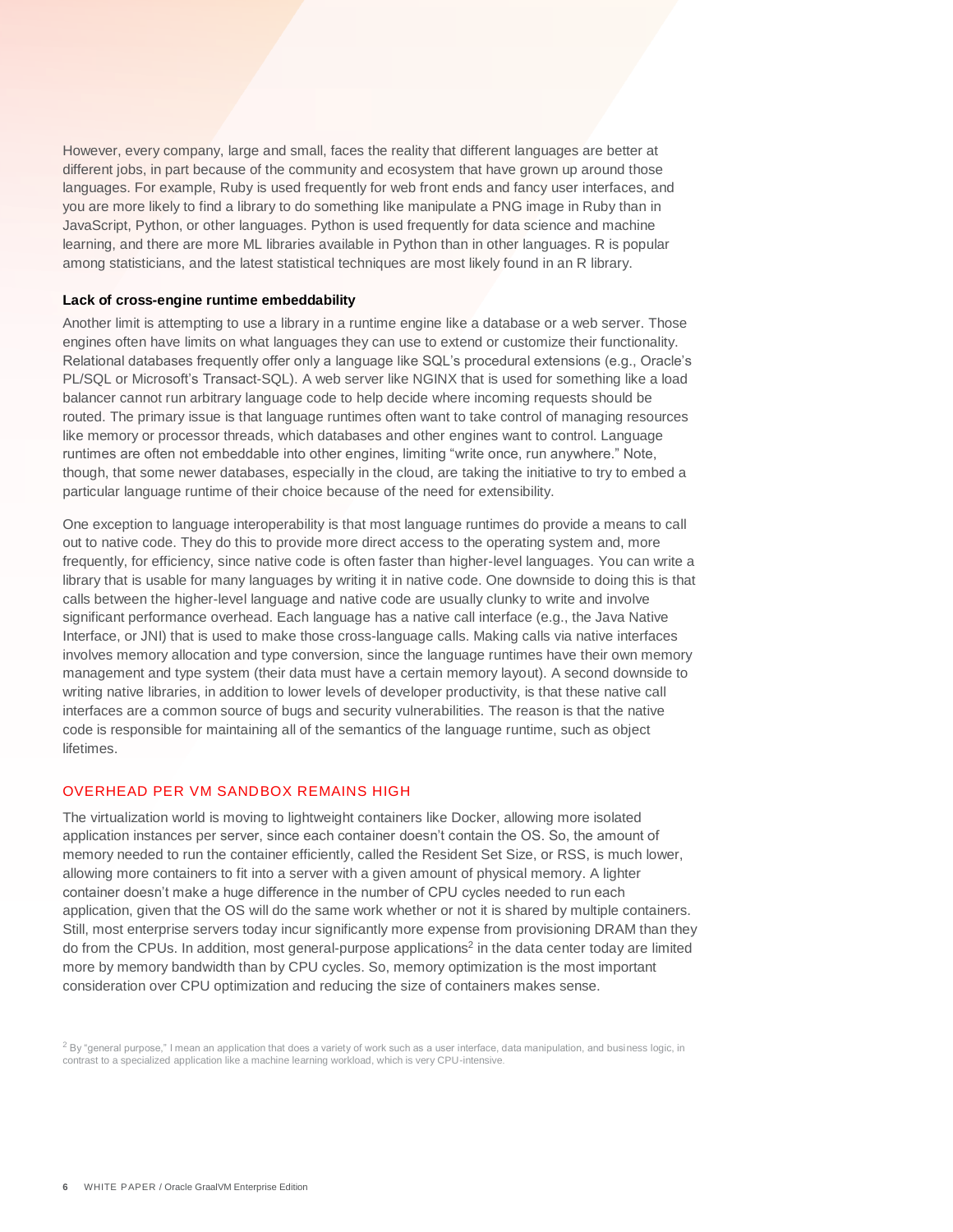However, after removing the OS per container, there is usually a need to run a language runtime per Docker container, and those runtimes require a lot of memory overhead. While a native application to print "Hello World" needs only around 500 kB, languages like Java or JavaScript need around 20MB in overhead for the most trivial program. 20MB can be significantly more overhead than the application itself needs, especially when running small programs, or "microservices," in the container. That means fewer containers can fit in a server than what the application needs, due to the language runtime overhead. Not only do the language runtimes carry substantial memory overhead, many of them need significant work from the CPU to start up, which has an impact on the value of serverless infrastructure (Figure 2).

| Language                      | <b>Virtual Machine</b> | <b>Instructions</b> | Time      | <b>Memory</b> |                                |
|-------------------------------|------------------------|---------------------|-----------|---------------|--------------------------------|
| C Helloworld                  |                        | 100.000             | $< 10$ ms | 450 Kbytes    | printf("Hello<br>$World! \n^n$ |
| <b>GNU helloworld</b><br>2.10 |                        | 300,000             | $< 10$ ms | 800 Kbytes    | C with argument<br>parsing     |
| <b>JavaScript</b>             | V <sub>8</sub>         | 10,000,000          | $= 10$ ms | 18,000 KBytes | Version 5.6.0                  |
| <b>JavaScript</b>             | SpiderMonkey           | 77.000.000          | 20-30 ms  | 10,000 Kbytes | Version C52.0a1                |
| Java                          | Java HotSpot           | 140,000,000         | 40 ms     | 24,000 KByte  | JDK 8 Update 11                |

Figure 2. Overhead to run "Hello World" in various language runtimes.

One technique that was popular in the past for running applications with low overhead, particularly in Java, was to use an application server. This approach allowed multiple Java applications to share a single Java language runtime, which can amortize the runtime's cost across many applications. Unfortunately, application servers provided an insufficient level of isolation between the various tenants; sharing the VM in Java means sharing the same heap and garbage collector, and that allows one memory-intensive tenant to make the other tenants much slower. In addition, a Java application server cannot provide good isolation when the tenants are calling libraries in native code, because the native code from the tenants will share the same address space.

#### <span id="page-6-0"></span>LANGUAGE-LEVEL VIRTUALIZATION WITH GRAALVM ENTERPRISE

Oracle Labs has been developing a third kind of technology we call "language-level virtualization" as a part of the GraalVM project. What GraalVM does is provide a universal language runtime that can run any language. Whereas a conventional language runtime is designed for a specific language, GraalVM is an additional level of "meta" that runs things that run languages. There have been other attempts to build multilingual runtimes, such as the Microsoft Common Language Runtime (CLR) and attempts to host other languages on the Java VM. However, those efforts have suffered from three issues in running languages they weren't designed for:

- An inability to support all of the semantics and features of the new languages
- An inability to support all of the native extensions libraries of the new language ecosystem
- Poor performance on the languages that the runtime wasn't designed for ahead of time

GraalVM Enterprise doesn't suffer from any of these issues, because it starts with language fundamentals.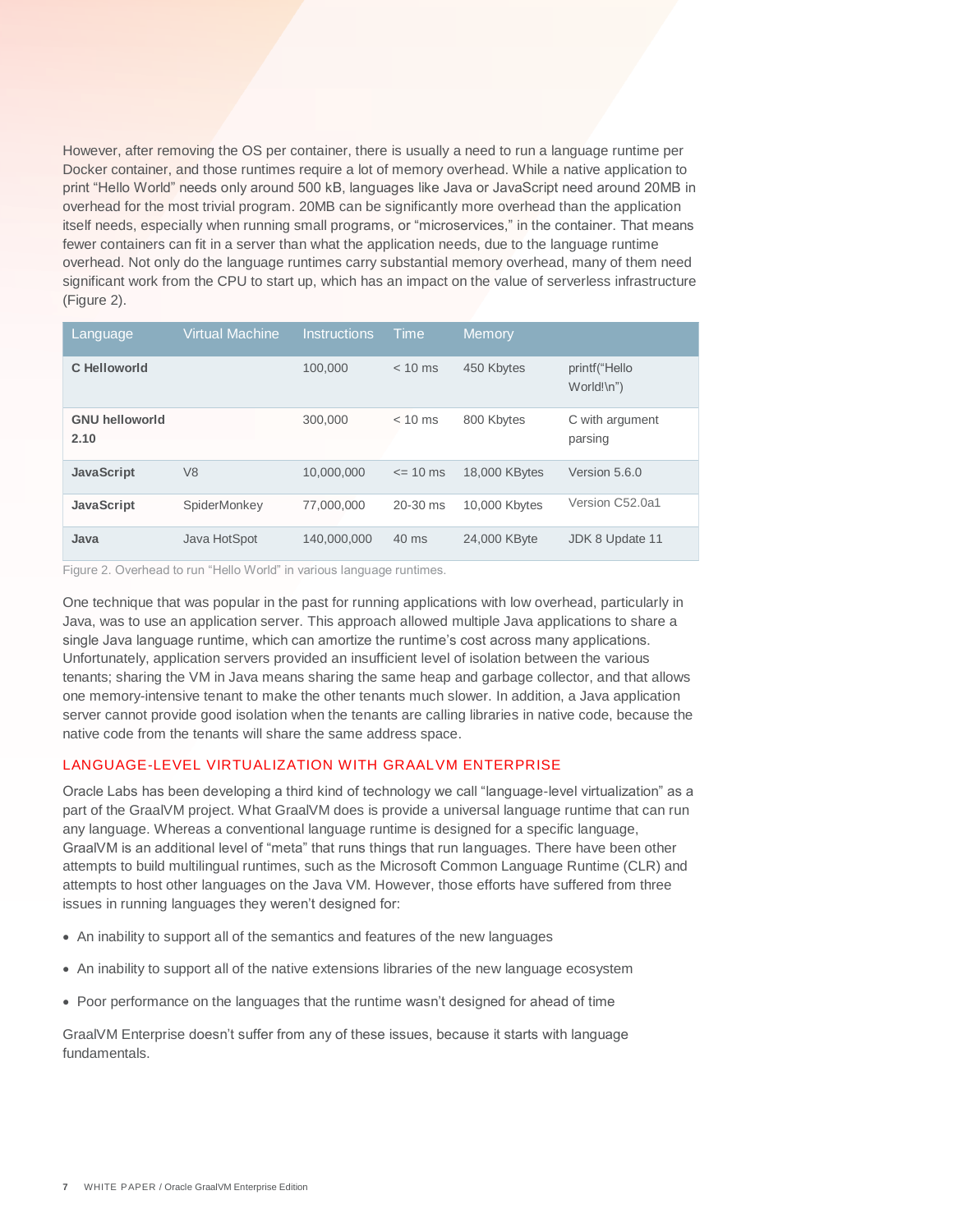#### <span id="page-7-0"></span>**Up to 100 times faster**

The most basic way to develop a program language runtime is to build an interpreter—a program that takes each line of the application code, parses it, and branches it to a specific subroutine for each kind of operator or expression in that language. An interpreter is easy to build, but quite slow, since it is generally more work to parse the application code to figure out what to do, than it is to just do the work. For example, an interpreter for "a + b" must first separate out the variables "a" and "b" from the "plus" operator, figure out if "a" and "b" are strings or numbers, and then call the specific function for that kind of "plus" operator. GraalVM takes an interpreter, written to a specific Java API called the "Language Implementation Framework," and automatically converts it to a compiler. This technique makes interpreters ~100 times faster by automatically deriving high-performance machine code and removing any interpretation overhead.

The idea of automatically converting language interpreters into compilers has been around since the 1970s, when it was first published by [Yoshihiko Futamura](https://en.wikipedia.org/wiki/Yoshihiko_Futamura) as the "Futamura projection." However, the Futamura projection was impractical because it didn't generate a compiler that was as good as one that was built by hand for the particular language. What Oracle Labs has finally shown is how to make a technique for the Futamura projection practical – even when dealing with dynamic languages with complex semantics. The theory behind how GraalVM creates high-quality compilers using "partial evaluation" was published in 2017 at the preeminent Programming Language Design & Implementation (PLDI) academic conference on programming languages in a paper entitled ["Practical](https://pldi17.sigplan.org/event/pldi-2017-papers-practical-partial-evaluation-for-high-performance-dynamic-language-runtimes)  [Partial Evaluation for High Performance Dynamic Runtimes."](https://pldi17.sigplan.org/event/pldi-2017-papers-practical-partial-evaluation-for-high-performance-dynamic-language-runtimes) GraalVM watches the behavior of each interpreter to "learn" the semantics of its language and then incrementally compiles the parts of the application code that are frequently used (or "hot").

#### <span id="page-7-1"></span>**Cross-language calls with zero overhead**

You can use as many interpreters for as many languages as you want in a GraalVM runtime, writing them all to the Language Implementation Framework. Because there is not much difference to GraalVM between two Language Implementation Framework languages, GraalVM can call across language boundaries with zero overhead. GraalVM can even do a compiler optimization called "inlining" across languages, treating function calls as if they were part of the code calling the function to eliminate overhead. An important Language Implementation Framework feature is to provide "logical / physical data layout independence," which means that any memory layout can be used for objects in each language interpreter. In fact, a single language may have multiple different ways to lay out an object in memory. This is an important performance optimization; for example, data from the network doesn't have to be copied out of network buffers into a language object.

An even more interesting effect is that objects from foreign programming languages can be used by other GraalVM languages and treated like objects in the current language. This allows intermixing languages together at a very fine-grained level without copying data.

#### <span id="page-7-2"></span>**Language interpreter for native code**

The other key technology in GraalVM is a special language interpreter that handles native code. Most native languages (C, C++, FORTRAN, Rust, COBOL, and Go) are supported by an open-source compiler called a Low-Level Virtual Machine (LLVM). LLVM has a very useful feature for GraalVM, which is that the LLVM compiler can generate an intermediate language called "bitcode" from all of its supported languages. Bitcode is fairly low-level and is best understood as a kind of portable Assembly language. GraalVM has an interpreter for that bitcode, and GraalVM can then compile that bitcode into machine code like a conventional compiler. The GraalVM interpreter for LLVM bitcode allows the native extensions for other language interpreters to run in the same GraalVM tenant, keeping the native code isolated from other tenants' data (Figure 3).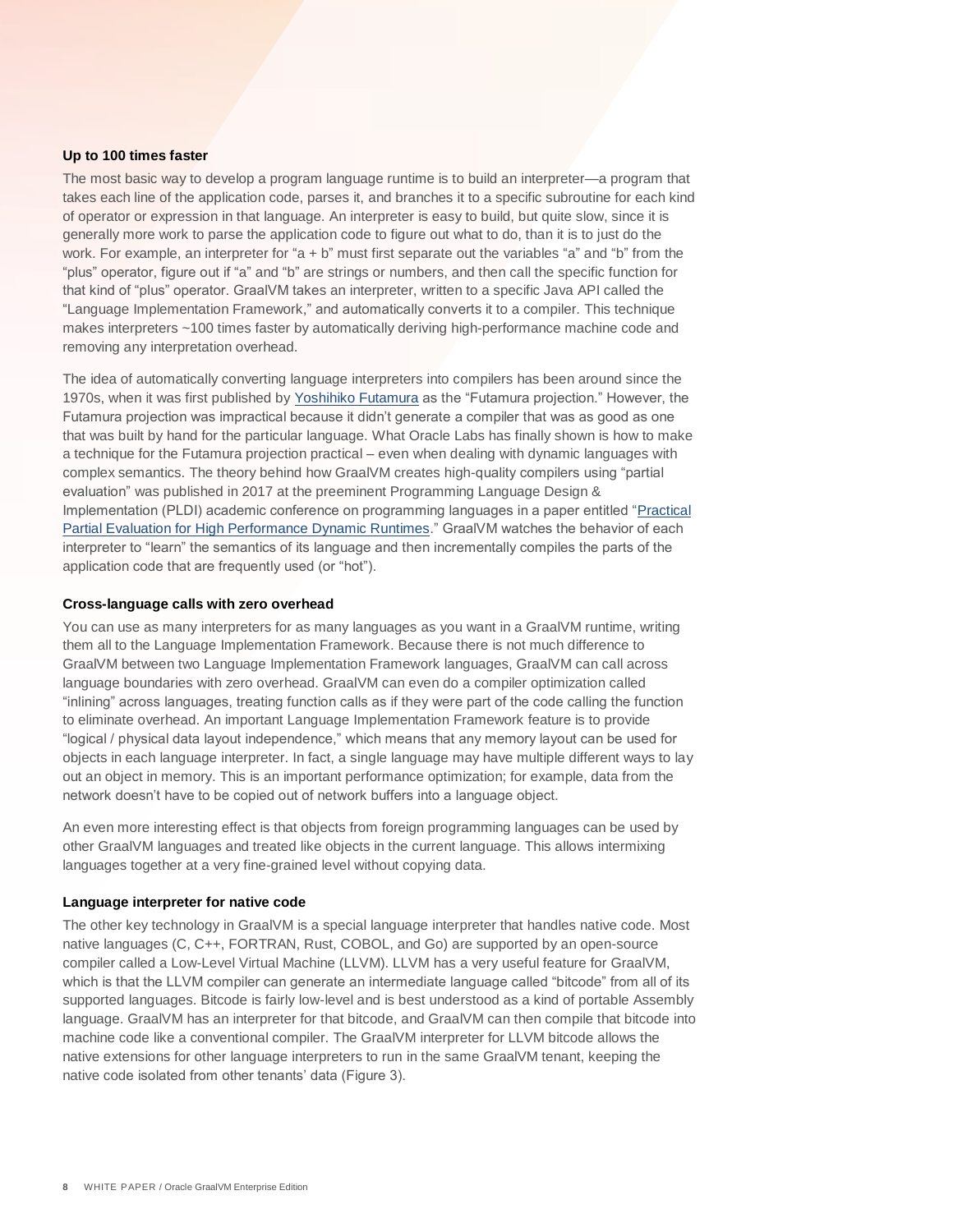

Figure 3. The GraalVM interpreter allows native extensions for other language interpreters to run in the same GraalVM tenant, but keeps native code isolated among tenants.

## WHAT CODE SHOULD I TRUST?

Most new code today is being written in a dynamic language (e.g., Java, JavaScript, R, Ruby, or Python), where the program is compiled at runtime using a "just-in-time" (JIT) compiler.<sup>3</sup> The JIT compiler watches what the program is doing for a while, records the activity in a "profile," and then optimizes its compilation for that profile. Dynamic languages need a runtime to do the profiling and the JIT compiling and to handle tasks such as memory management.

Code that is performance-critical is often written in static languages, such as C/C++, FORTRAN, Go, and Rust, where the program is usually compiled ahead-of-time (AOT) by a compiler that is separate from the runtime system. The compiler creates a native binary program that can be directly executed by the computer. Static language binaries generally have faster startup time, since they don't have to compile anything when they run. They also have lower overhead (as you can see in the HelloWorld chart in Figure 2). AOT-compiled code is easier to work with for somebody optimizing code manually, as the compiler won't change your code while the program is running. A disadvantage compared to managed languages is that an additional class of security bugs like buffer overflows are relevant for static AOT-compiled languages.

GraalVM gives developers more choices on what code to compile AOT: Java code as well as native code can be compiled AOT, and the static language (native language) code can be compiled dynamically via the LLVM bitcode interpreter. Java code compiled AOT with GraalVM still uses garbage-collected memory with bounds-checks on memory accesses to guarantee memory safety. GraalVM provides a runtime library and a set of tools for building Java AOT called Native Image, currently available on an early adopter basis. Any GraalVM AOT code can be debugged with native tools and can directly call into other native libraries not compiled by GraalVM. Using Native Image allows GraalVM to be embedded in other native runtimes, such as a database. It also provides ways to restrict the portions of the AOT-compiled code that are available to the dynamic language code, using a whitelist, for security reasons. GraalVM was designed to be embeddable and use the underlying system (e.g., the database) tools for security, resource management, and work scheduling.

 $^3$  For simplicity, any place we discuss the "Java language" can be read as "any language designed to work on the JavaVM", including Java, Scala & Kotlin.

#### **Managed Mode**

GraalVM Enterprise includes a *["managed mode" for native](https://medium.com/graalvm/safe-and-sandboxed-execution-of-native-code-f6096b35c360)  [libraries](https://medium.com/graalvm/safe-and-sandboxed-execution-of-native-code-f6096b35c360)* based on our LLVM bitcode interpreter, which will compile even C code to use managed memory, garbage collection and bounds-checks, which help prevent against common security applications vulnerabilities like buffer overflows.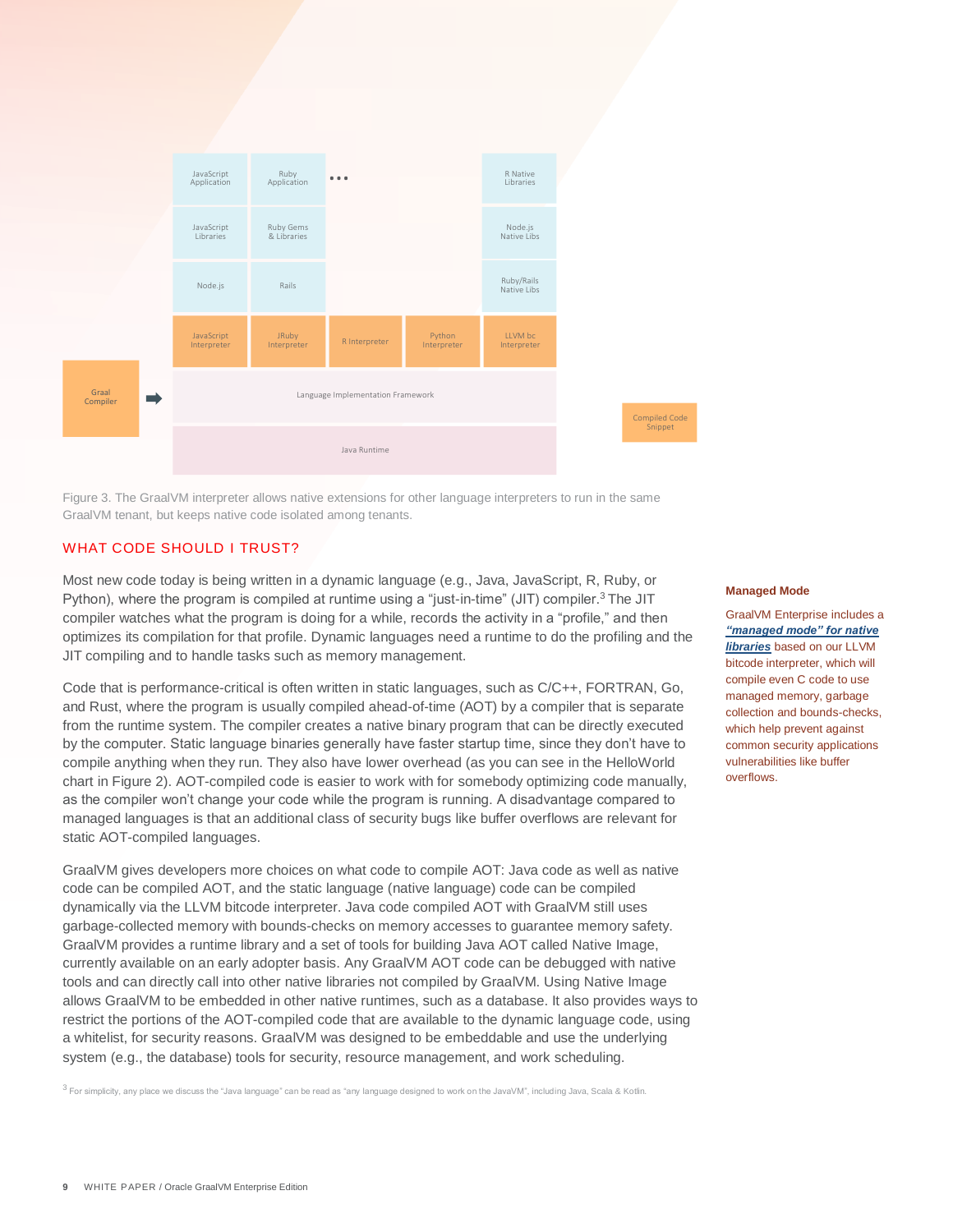Using Native Image, we can see substantial benefits on memory overhead and startup time, as shown in the expanded table in Figure 4.

| Language            | <b>Virtual Machine</b> | <b>Instructions</b> | <b>Time</b><br>(ms) | <b>Memory</b><br>(KB) |                             |
|---------------------|------------------------|---------------------|---------------------|-----------------------|-----------------------------|
| C helloworld        |                        | 100,000             | < 10                | 450                   | printf("Hello<br>World\n"); |
| <b>JavaScript</b>   | Standalone Graal VM    | 220,000             | < 10                | 850                   | <b>GraalVM Enterprise</b>   |
| GNU helloworld 2.10 |                        | 300,000             | < 10                | 800                   | C with argument<br>passing  |
| JavaScript          | V <sub>8</sub>         | 10,000,000          | $= 10$              | 18.000                | Version 5.6.0               |
| JavaScript          | Spidermonkey           | 77,000,000          | $20 - 30$           | 10.000                | Version C52,0a1             |
| Java                | Java Hotspot VM        | 140,000,00          | 40                  | 24,000                | JDK 8 update 11             |

Figure 4. Native Image delivers overhead and startup time benefits

The interesting aspect about running GraalVM either in Java Hotspot or Native Image is that only the precompiled code has access to all of the data in the VM. Therefore, the precompiled code must be "trusted" (where the code operates with no security restrictions other than those from the OS). In particular, the language implementations in GraalVM are not trusted code, and only the JIT compiler and the Native Image libraries have to be trusted. This is in contrast to most other VMs, where the entire language application has access to all of the process memory. Limiting the trusted code base limits the code that must be manually analyzed for security vulnerabilities.

The relationships between AOT-code and dynamic code in GraalVM are illustrated in Figure 5.



Figure 5. Limiting the trusted code base limits the code that must be manually analyzed for security vulnerabilities.

#### **Ideal for Cloud**

GraalVM is ideal for cloud native environments because it starts services 100X faster and reduces [memory usage up to 5X](https://quarkus.io/) by compiling Java ahead-of-time.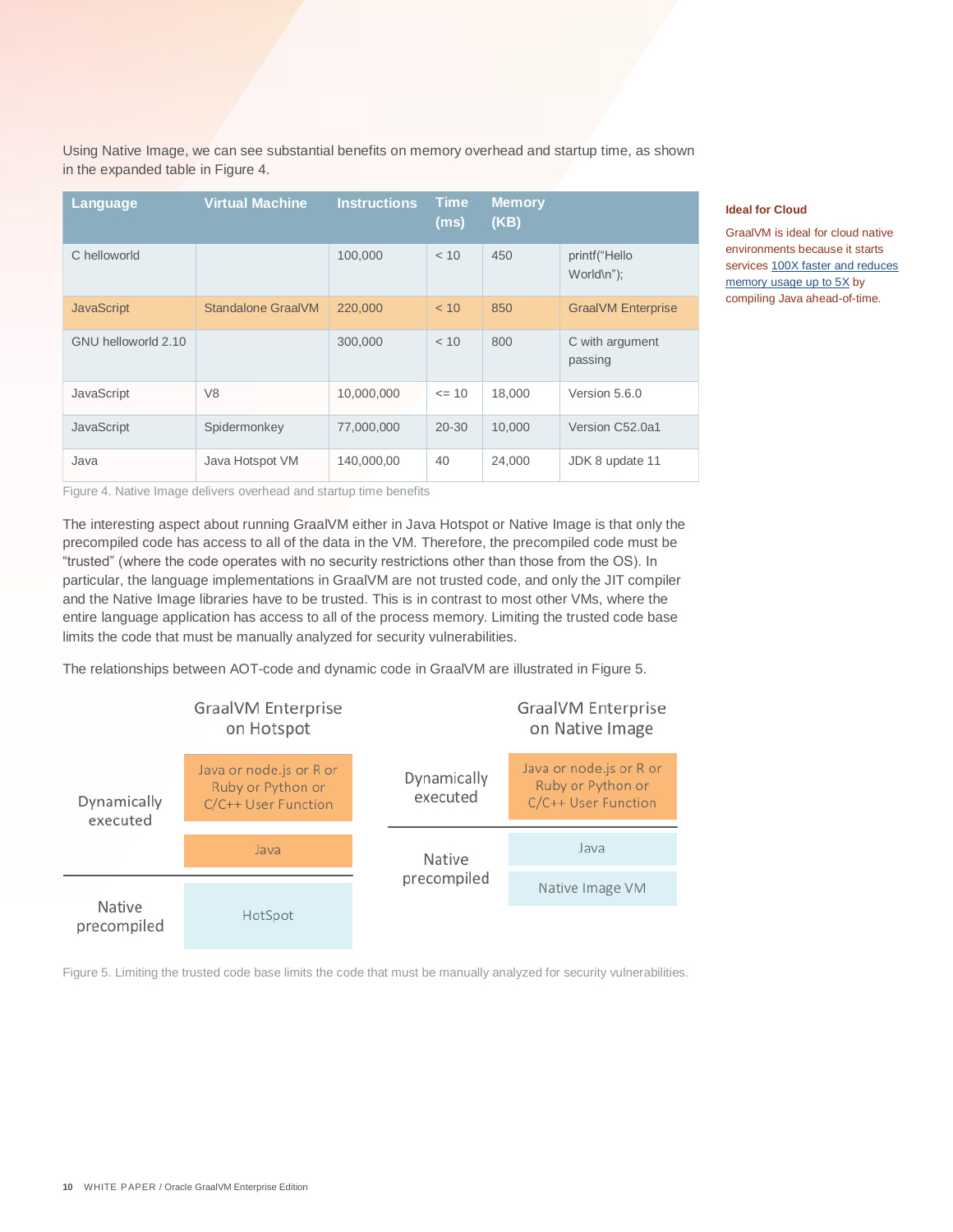#### WHAT ABOUT PERFORMANCE?

In the past, experts believed that a language VM had to be designed and optimized for a single language in order to achieve the best performance. GraalVM demonstrates comparable or better performance across all supported languages as any other implementation. The most notable example demonstrating this is at Twitter, which has published performance results 23% faster using GraalVM. Twitter is confident enough in GraalVM performance that it is using GraalVM in production for their main tweet service to save costs. For languages without industrial investment such as Ruby, R and Python, GraalVM can run code up to 10 times faster.

GraalVM has also demonstrated superior performance inside databases like the Oracle RDBMS. Stored procedures and user-defined functions (UDFs) written in GraalVM and operating on SQL datatypes generally outperform those written in PL/SQL, which was designed explicitly to work with SQL data. In fact, compilation with GraalVM can often outperform built-in SQL functions in particular in cases when arithmetic expressions or other compute-intensive work is in the query.

# <span id="page-10-0"></span>CONCLUSION

Language-level virtualization increases developer productivity by allowing developers to use the best language for each task. Libraries of different languages can be used together and there is no need for any overhead when combining programs of different languages. With GraalVM, we demonstrate that one virtual machine can support a large set of diverse programming languages with high performance for each individual language. It can be embedded in data stores and provides lower overhead options for running code in containers, allowing more to fit in a server, and reducing operational costs.

GraalVM is now delivering the next logical step in virtualization:

 **write once in any language, run anywhere, in any engine**.

**Try GraalVM Enterprise now:**

GraalVM Enterprise is free for development and evaluation usage [from the Oracle Technology](https://www.oracle.com/technetwork/oracle-labs/program-languages/downloads/index.html)  [Network.](https://www.oracle.com/technetwork/oracle-labs/program-languages/downloads/index.html) 

GraalVM Enterprise is available for purchase today and is free (including support) on OracleCloud. GraalVM Enterprise is also built into the [Oracle Cloud Developer Image,](https://blogs.oracle.com/linux/announcing-the-oracle-cloud-developer-image-for-oracle-cloud-infrastructure) which includes the latest tools, OCI SDKs, Terraform templates, database connectors, and more.

The full documentation for GraalVM Enterprise is now available on the [Oracle documentation page.](https://docs.oracle.com/graalvm) 

Keep an eye out for more information via blog posts on [graalvm.org.](https://www.graalvm.org/community/press/)

#### **High Performance**

GraalVM Enterprise shows up to 3x performance improvements on a wide variety of measurements in the new Renaissance benchmark [\(https://renaissance.dev\)](https://renaissance.dev/)

#### **Optimizations**

The GraalVM compiler in GraalVM Enterprise 19.0 contains 62 separate optimization phases, including new techniques for vectorizing complex programs, large-scale escape analysis, and code specialization. In general, JVM languages (Java, Scala & Kotlin) will see around a 20%- 30% speedup using GraalVM Enterprise when compared with Java Standard Edition 8 or OpenJDK 9. Code using more modern Java styles (like Streams & Lambdas introduced in JDK8) and more abstractions will see much more speedup.